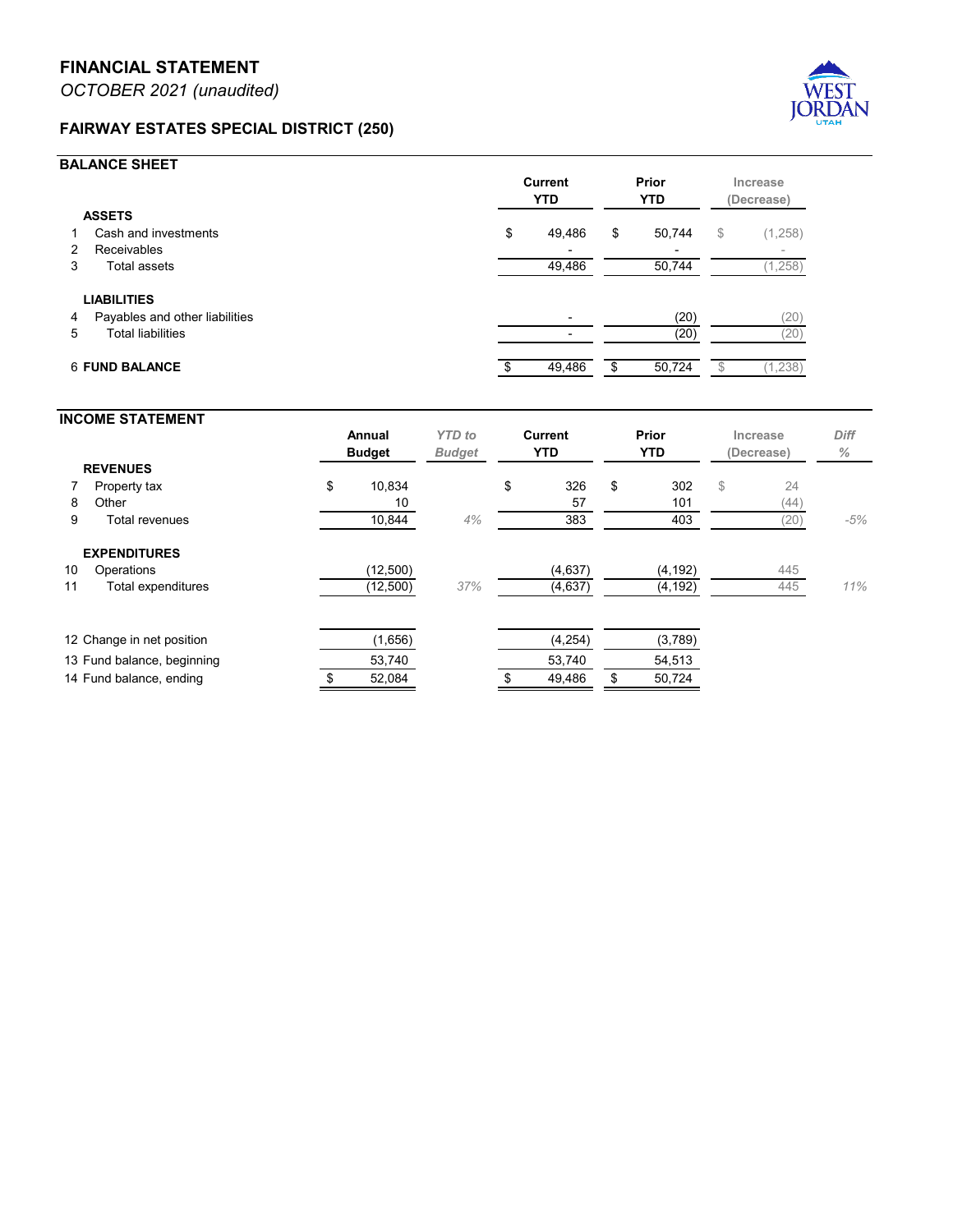## **FAIRWAY ESTATES SPECIAL DISTRICT (250)**



## **BALANCE SHEET**

|                                               | <b>Current</b><br><b>YTD</b> |        | Prior<br><b>YTD</b> |        | Increase<br>(Decrease) |                                     |
|-----------------------------------------------|------------------------------|--------|---------------------|--------|------------------------|-------------------------------------|
| <b>ASSETS</b>                                 |                              |        |                     |        |                        |                                     |
| Cash and investments<br>1<br>Receivables<br>2 | \$                           | 49,486 | \$                  | 50,744 | \$                     | (1,258)<br>$\overline{\phantom{a}}$ |
| Total assets<br>3                             |                              | 49,486 |                     | 50,744 |                        | (1, 258)                            |
| <b>LIABILITIES</b>                            |                              |        |                     |        |                        |                                     |
| Payables and other liabilities<br>4           |                              |        |                     | (20)   |                        | (20)                                |
| <b>Total liabilities</b><br>5                 |                              |        |                     | (20)   |                        | (20)                                |
| <b>6 FUND BALANCE</b>                         |                              | 49,486 | \$                  | 50,724 |                        | (1, 238)                            |

## **INCOME STATEMENT Annual** *YTD to* **Current Prior Increase** *Diff* **Budget** *Budget* **YTD YTD (Decrease)** *%* **REVENUES 7 Property tax \$ 10,834** \$ 326 \$ 302 \$ 24 8 Other 10  $(44)$ 9 Total revenues 10,844 *4%* 383 403 (20) *-5%* **EXPENDITURES** 10 Operations (12,500) (4,637) (4,192) 445 11 Total expenditures (12,500) *37%* (4,637) (4,192) 445 *11%* 12 Change in net position (1,656) (4,254) (3,789) 13 Fund balance, beginning 53,740 53,740 54,513 14 Fund balance, ending  $$52,084$   $$49,486$   $$50,724$